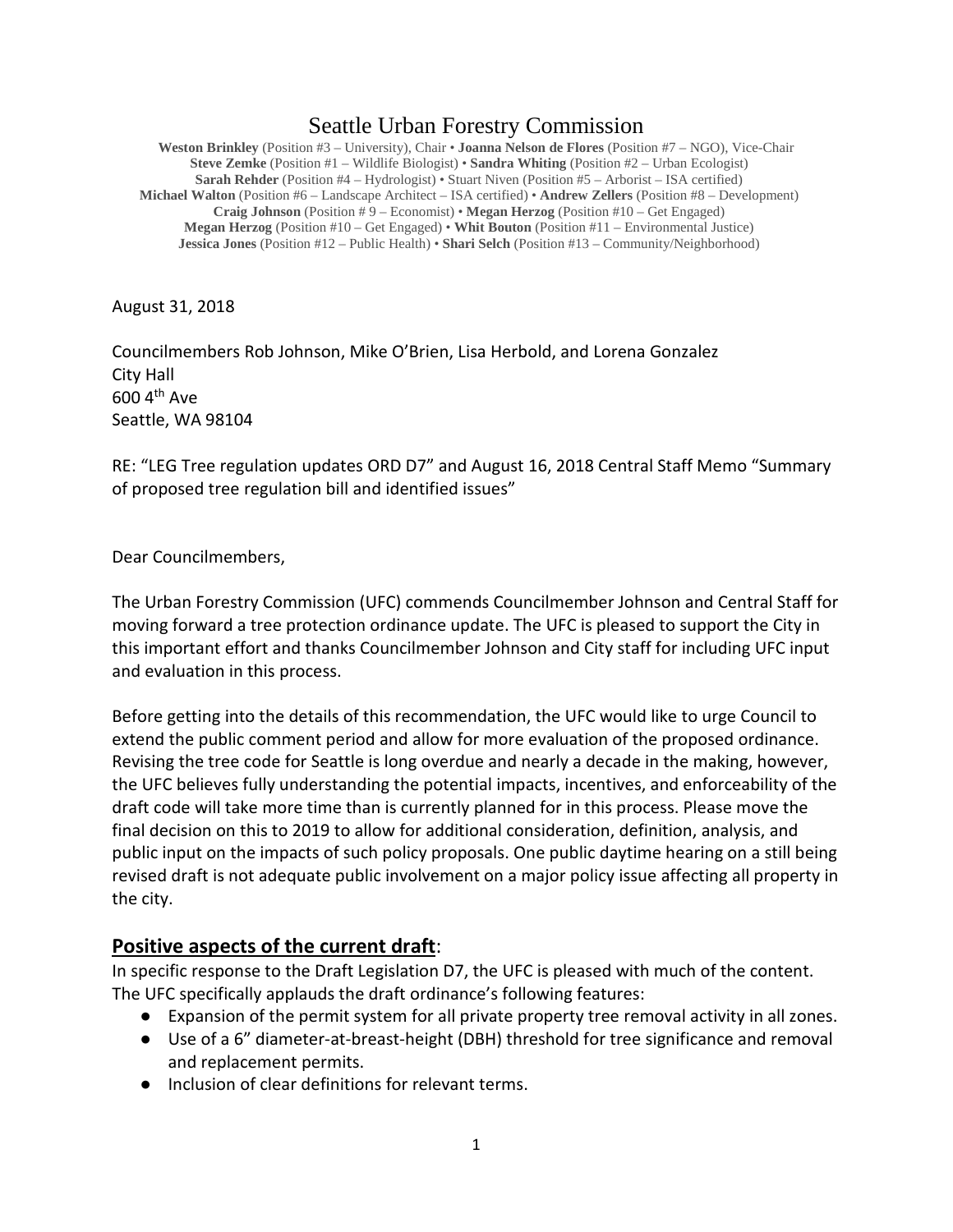- Creation of an in-lieu payment system and Tree Replacement and Canopy Maintenance Fund.
- Creation of an off-site mitigation planting system.
- Inclusion of maintenance requirements and a five-year major development activity restriction.
- Posting requirements on-site for removals.
- Innovative development standard reductions for tree preservation.
- Inclusion of a tree replacement mechanism and assurance that replacement trees reach size of significance, and
- Requiring notice on title for trees when property is undergoing development.

However, the UFC has concerns with some aspects of the draft ordinance including the removal of the purpose and intent to protect trees that was in previous versions: "…purpose and intent of this chapter [is] to avoid the removal of trees, [and] to protect trees from impacts of development…". The UFC urges you to expand the purpose section to more fully emphasize the importance of protecting existing trees, in particular Exceptional trees as currently defined, and the benefits of trees to the city. Also, we recommend expanding the definition section to include more of the terms used in the ordinance.

## **Recommendations:**

The UFC has recommendations to the draft ordinance that it feels would result in more effective management of our urban trees. The UFC strongly recommends the below adjustments:

## **1. Maintain and strengthen existing protections for valuable trees.**

*Concern*: Using 6" DBH as the trigger point for a tree removal permit system is a good approach but doesn't replace important tree protections contained in the current code. The draft ordinance removes existing protection for groves, trees on undeveloped lots, limits on the number of trees that can be removed, and Exceptional trees including Heritage Trees. The UFC feels strongly this will result in the loss of a substantial number of large mature trees and their replacement with smaller trees, leading to reduction, not increase in the city's tree canopy as well as a loss of the unique ecosystem and health benefits of large mature trees. Losing large conifers and their significant canopy volume has a larger impact than simply losing their twodimensional canopy spread.

Scientific findings show that small trees do not provide the same value as large trees. Young trees, if they survive, take decades to replace the benefits gained from large trees. Large, mature trees provide ecosystem values that collections of small trees cannot replicate; for example, large trees absorb CO2 at a faster rate than small trees. Residents rally around large trees, they contribute to communities in ways that collections of small trees don't. Also, diversity of age and species is crucial for a sustainable urban forest.

*Recommendation*: Add back in protections for Exceptional trees, groves, significant trees on undeveloped lots, and limit removal of trees on developed lots to no more than two per year.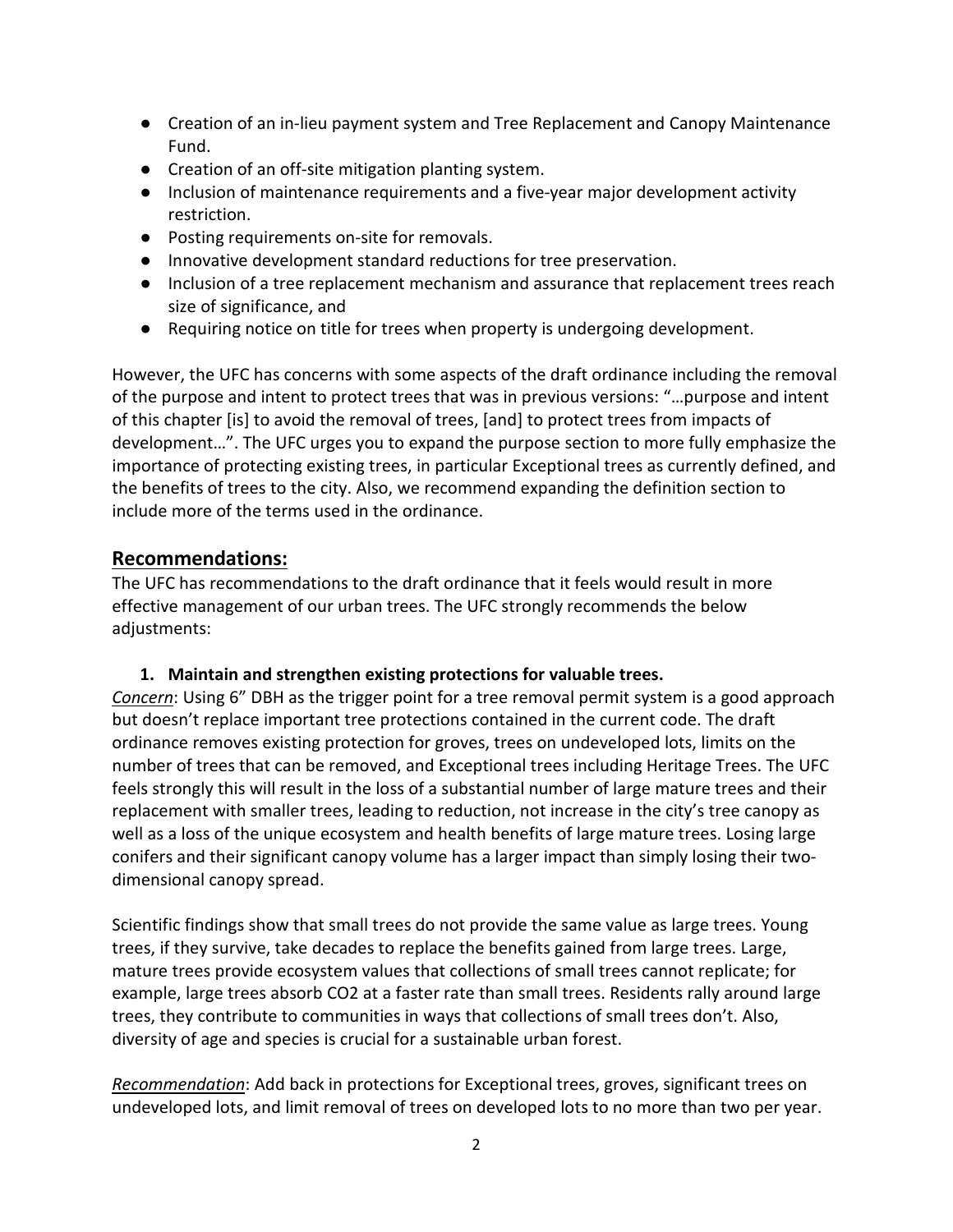The identification of Exceptional trees is not onerous or administratively burdensome. To this point, the permit system already requires the involvement of an arborist and/or SDCI professional taking the identification task over from the landowner for major tree permits. Additionally, the draft ordinance retains the inclusion of the City of Seattle Tree List and List of Suitable Tree Species and expects its use by landowners; the inclusion of Exceptional trees is fundamentally no different and could be part of these lists. Some of the proposed provisions in the draft ordinance, such as calculation of net canopy cover on a single lot before and after proposed tree removal by a property owner, would be far more burdensome than simple tree identification and DBH would be.

#### **2. Abandon the canopy cover approach as a regulatory tool.**

*Concern*: Using calculations of canopy coverage percentage on single lots is problematic because it's complicated, it might not be accurate since the data is not real-time, and data availability may be limited. Canopy coverage is a rough approximation that serves city-wide goals as a general aggregate metric. It is not as effective at the single lot scale. Some challenges include distinguishing trees and shrubs, tree canopy that crosses property lines or rights-ofway, and treating all tree canopy, regardless of the significance of the tree, the same. Trees are not evenly distributed throughout the city. Expecting landowners to be equally interested or capable of managing trees is unrealistic and an ineffective approach. Due to preference and necessity some lots will have more trees than others. Generally, this process is too complicated for property owners to effectively follow.

#### *Recommendation*

- A. The UFC recommends doing away with the TCMU approach and instead use a tree species and DBH approach. Implement the same rules for all land uses and zones. If a Significant tree is removed, it must be replanted on site. If someone is unable to plant on site due to site conditions or development scenarios, then they must plant off-site or pay a fee-in-lieu. This creates an equitable, legible tree code that is easy to follow appropriately and preserves the most trees possible. It can utilize updated tree species lists already available to the public.
- B. Expand the definition of Exceptional trees to also include all trees 24" DBH and above. That would expand the protection of the mature large trees that are providing the greatest ecological services to the city. For removal of trees between 6" and 24" DBH a permit is required. Trees 24" and larger are considered Exceptional and shall not be removed unless they are hazardous or preclude development. Also considered Exceptional should be all trees designated as "Heritage trees," trees that are "rare or exceptional by virtue of its size, species, condition, cultural/historic importance, age, and/or contribution as part of grove of trees," and trees on undeveloped lots.

For a variety of reasons, the UFC recommends the code be biased towards no tree removal, or if a tree is removed for replanting to occur on site. This will ensure that the ecosystem and health benefits of trees, which are often local, continue to benefit the original communities. Therefore, the UFC recommends that trees being removed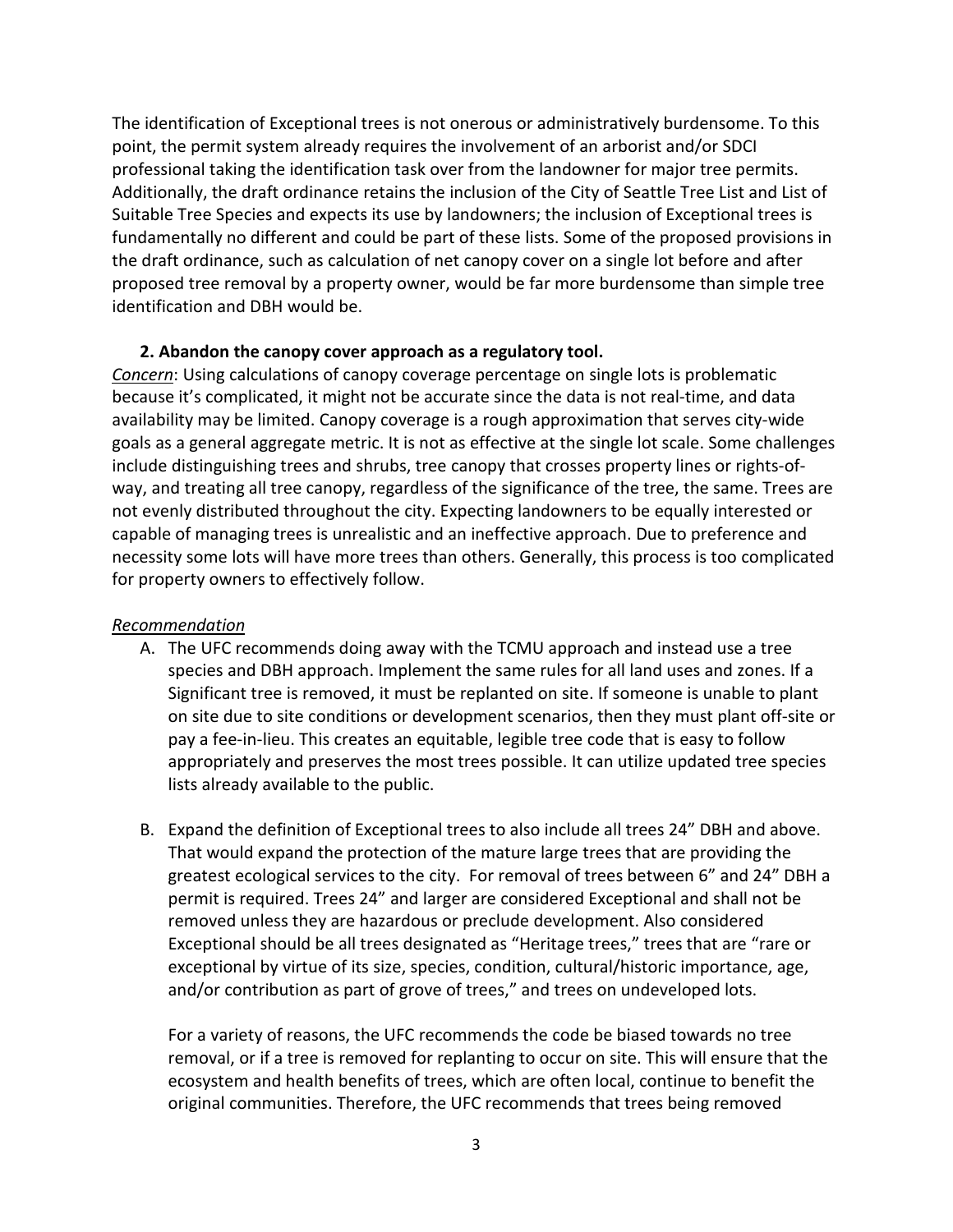requiring permits should be replaced on site. If replacement on site is possible a Minor permit will be sufficient. If tree replacement cannot be completed on site due to insufficient plantable space for replacement requirements, then a Major removal permit should be issued. A Major permit allows for in-lieu payment or off-site planting. These rules should hold the same for properties in development or not in development.

C. Require replacement for all tree removals, including hazardous trees. Replacement trees, in that they are younger and survival beyond five years is not certain, must exceed the trees removed to ensure city-wide canopy growth. Trees should be replaced in accordance to their ecological services and other values, which are previously calculated in determining the permit cost. Tree categorization could be provided in the updated City of Seattle Tree List and List of Suitable Tree Species and aligned with the valuation estimation tool. Categorizing for replacement could be as simple as small, medium, and large in twenty years. Consideration should be given to a tree replacement system like Portland, Oregon's where the number of replacement trees required increases with the size of the tree removed. This follows the arboricultural standard that tree replacement should reach a size equivalency in 20 years. The code should include a hierarchy of priorities for tree replacement location, species, size, etc.

## **3. Strengthen tree removal notice requirements**.

*Concern*: The UFC is concerned that the removal notice is not posted until after the permit has been processed, which doesn't allow time for community input. Two-day notice is not adequate notice for minor permits. Using the same time period removes confusion as to what is required regarding posting.

*Recommendation*: The UFC recommends that all tree permits require two weeks posting notice on the property and a yellow ribbon around any trees to be removed as SDOT currently does. The UFC also recommends that all tree removal filings and replacement permits be posted in one location online for the public to view.

## **Additional general recommendations to improve tree management:**

Finally, the UFC has six broad recommendations:

- 1. *Adequately resource the ordinance:* success of instituting an effective code is highly dependent on necessary funding for education/outreach, administration, enforcement, and data management. Although the UFC recognizes budgeting is a separate process, it believes it is necessary to have the expected resource needs in mind before approving the code and allocate necessary funding to successfully implement the ordinance.
- 2. *Update any ordinance passed in the near future following the completion of the Urban Forest Management Plan (UMFP) update in late 2019*: stipulate the ordinance be reviewed in unison with the UFMP every five years to ensure continuity of policy and use of best available data.
- 3. *Institute an ability-to-pay, income-based program:* this would allow for equitable establishment of permit prices, in lieu fees, and permit penalties associated with this